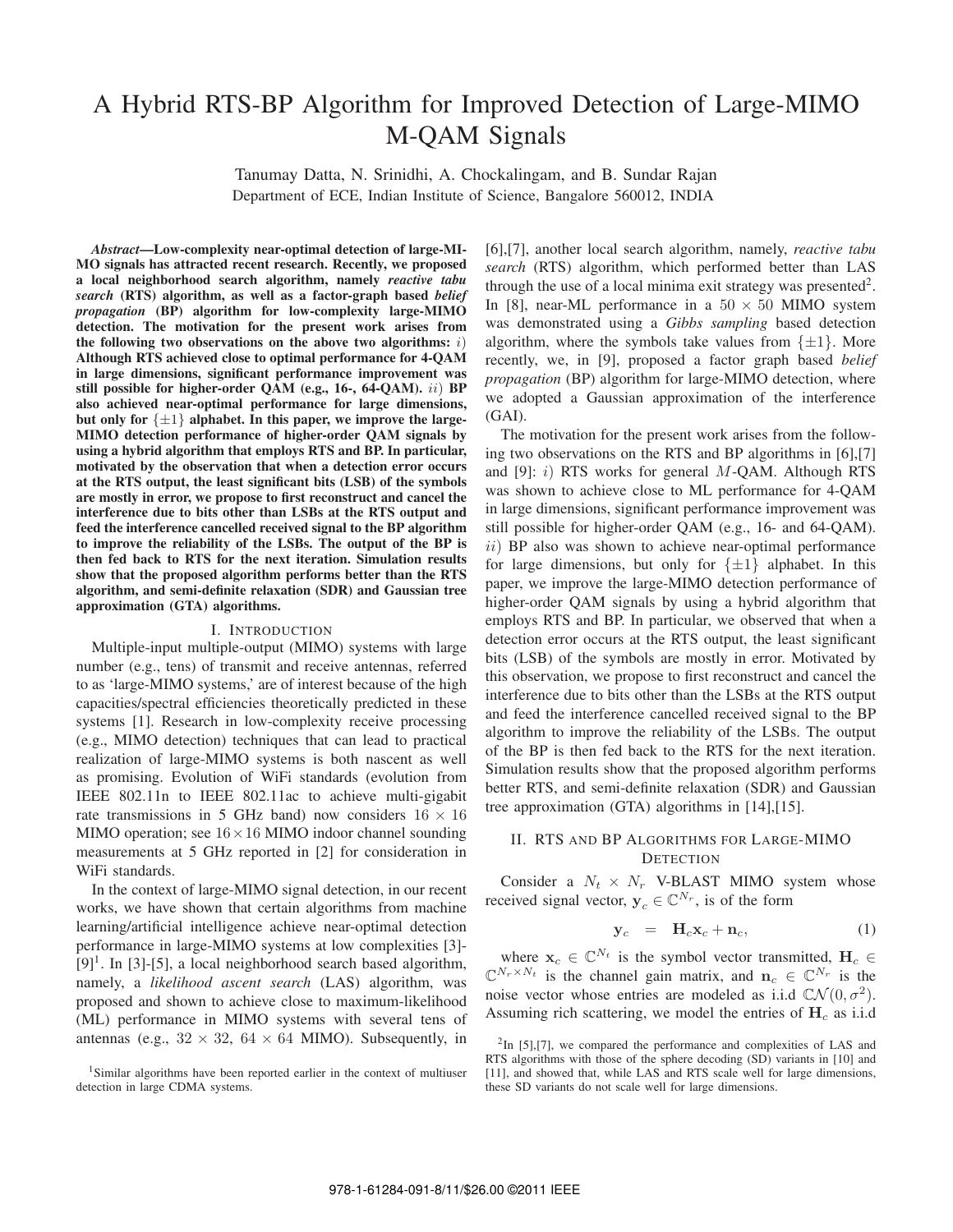$\mathcal{CN}(0, 1)$ . Each element of  $\mathbf{x}_c$  is an M-PAM or M-QAM symbol. M-PAM symbols take values from  $\{A_m, m = 1, 2, \}$  $\cdots$ , M, where  $A_m = (2m-1-M)$ , and M-QAM is nothing but two PAMs in quadrature. As in [4], we convert (1) into a real-valued system model, given by

$$
y = Hx + n, \tag{2}
$$

where  $\mathbf{H} \in \mathbb{R}^{2N_r \times 2N_t}$ ,  $\mathbf{y} \in \mathbb{R}^{2N_r}$ ,  $\mathbf{x} \in \mathbb{R}^{2N_t}$ ,  $\mathbf{n} \in \mathbb{R}^{2N_r}$ . For M-QAM,  $[x_1, \dots, x_{N_t}]$  can viewed to be from an underlying M-PAM signal set, and so is  $[x_{N_t+1}, \cdots, x_{2N_t}].$  Let  $\mathbb{A}_i$ denote the  $M$ -PAM signal set from which  $x_i$  takes values,  $i = 1, 2, \cdots, 2N_t$ . Defining a  $2N_t$ -dimensional signal space S to be the Cartesian product of  $\mathbb{A}_1$  to  $\mathbb{A}_{2N_t}$ , the ML solution vector,  $x_{ML}$ , is given by

$$
\mathbf{x}_{ML} = \begin{cases} \n\arg \min \\ \n\mathbf{x} \in \mathbb{S} \n\end{cases} \|\mathbf{y} - \mathbf{H}\mathbf{x}\|^2, \tag{3}
$$

whose complexity is exponential in  $N_t$ . The RTS algorithm in [6],[7] is a low-complexity algorithm, which minimizes the ML metric in (3) through a local neighborhood search.

## *A. RTS Algorithm*

A detailed description of the RTS algorithm for large-MIMO detection is available in [6],[7]. The per-symbol complexity of RTS for detection of V-BLAST signals is  $O(N_tN_r)$ . Here, we present the 16- and 64-QAM performance of the RTS algorithm that motivates the current work.

*1) Motivation of Current Work:* Figure 1 shows the uncoded BER performance of RTS using the algorithm parameters optimized through simulations for 4-, 16-, and 64-QAM in a  $32 \times 32$  V-BLAST system. As lower bounds on the error performance in MIMO, the SISO AWGN performance for 4-, 16-, and 64-QAM are also plotted. It can be seen that, in the case of 4-QAM, the RTS performance is just about 0.5 dB away from the SISO AWGN performance at  $10^{-3}$ BER. However, the gap between RTS performance and SISO AWGN performance at  $10^{-3}$  BER widens for 16-QAM and 64-QAM; the gap is 7.5 dB for 16-QAM and 16.5 dB for 64-QAM. This gap can be viewed as a potential indicator of the amount of improvement in performance possible further. A more appropriate indicator will be the gap between RTS performance and the ML performance. Since simulation of sphere decoding (SD) of  $32 \times 32$  V-BLAST with 16- and 64-QAM (64 real dimensions) is computationally intensive, we do not show the SD (ML) performance. Nevertheless, the widening gap of RTS Performance from SISO AWGN performance for 16- and 64-QAM seen in Fig. 1 motivated us to explore improved algorithms to achieve better performance than RTS performance for higher-order QAM.

#### *B. BP Algorithm Based on GAI*

In [9], we presented a detection algorithm based on BP on factor graphs of MIMO systems. In (2), each entry of the vector **y** is treated as a function node (observation node), and each symbol,  $x_i \in {\pm 1}$ , as a variable node. A key



Fig. 1. Uncoded BER performance of RTS algorithm in  $32 \times 32$  V-BLAST for 4-, 16-, 64-QAM. *Performance improvement is possible in 16-, 64-QAM*.

ingredient in the BP algorithm in [9], which contributes to its low complexity, is the Gaussian approximation of interference (GAI), where the interference + noise term,  $z_{ik}$ , in

$$
y_i = h_{ik}x_k + \underbrace{\sum_{j=1, j \neq k}^{interference} h_{ij}x_j + n_i}_{\stackrel{\triangle}{=} z_{ik}}, \tag{4}
$$

is modeled as  $\mathbb{C}\mathcal{N}(\mu_{z_{ik}}, \sigma^2_{z_{ik}})$  with

$$
\mu_{z_{ik}} = \sum_{j=1, j \neq k}^{N_t} h_{ij} \mathbb{E}(x_j),
$$

and

$$
\sigma_{z_{ik}}^2 = \sum_{j=1, j \neq k}^{2N_t} |h_{ij}|^2 \operatorname{Var}(x_j) + \frac{\sigma^2}{2},
$$

where  $h_{ij}$  is the  $(i, j)$ th element in **H**. With  $x_i$ 's  $\in \{\pm 1\}$ , the log-likelihood ratio (LLR) of  $x_k$  at observation node i, denoted by  $\Lambda_i^k$ , is

$$
\Lambda_i^k = \log \frac{p(y_i|\mathbf{H}, x_k = 1)}{p(y_i|\mathbf{H}, x_k = -1)}
$$
  
= 
$$
\frac{2}{\sigma_{z_{ik}}^2} \Re (h_{ik}^*(y_i - \mu_{z_{ik}})).
$$
 (5)

The LLR values computed at the observation nodes are passed to the variable nodes. Using these LLRs, the variable nodes compute the probabilities

$$
p_i^{k+} \triangleq p_i(x_k = +1|\mathbf{y}) = \frac{\exp(\sum_{l\neq i} \Lambda_l^k)}{1 + \exp(\sum_{l\neq i} \Lambda_l^k)},
$$
 (6)

and pass them back to the observation nodes. This message passing is carried out for a certain number of iterations. At the end,  $x_k$  is detected as

$$
\widehat{x}_k = \operatorname{sgn}\left(\sum_{i=1}^{2N_r} \Lambda_i^k\right). \tag{7}
$$

It has been shown in [9] that this BP algorithm with GAI, like LAS and RTS algorithms, exhibits 'large-system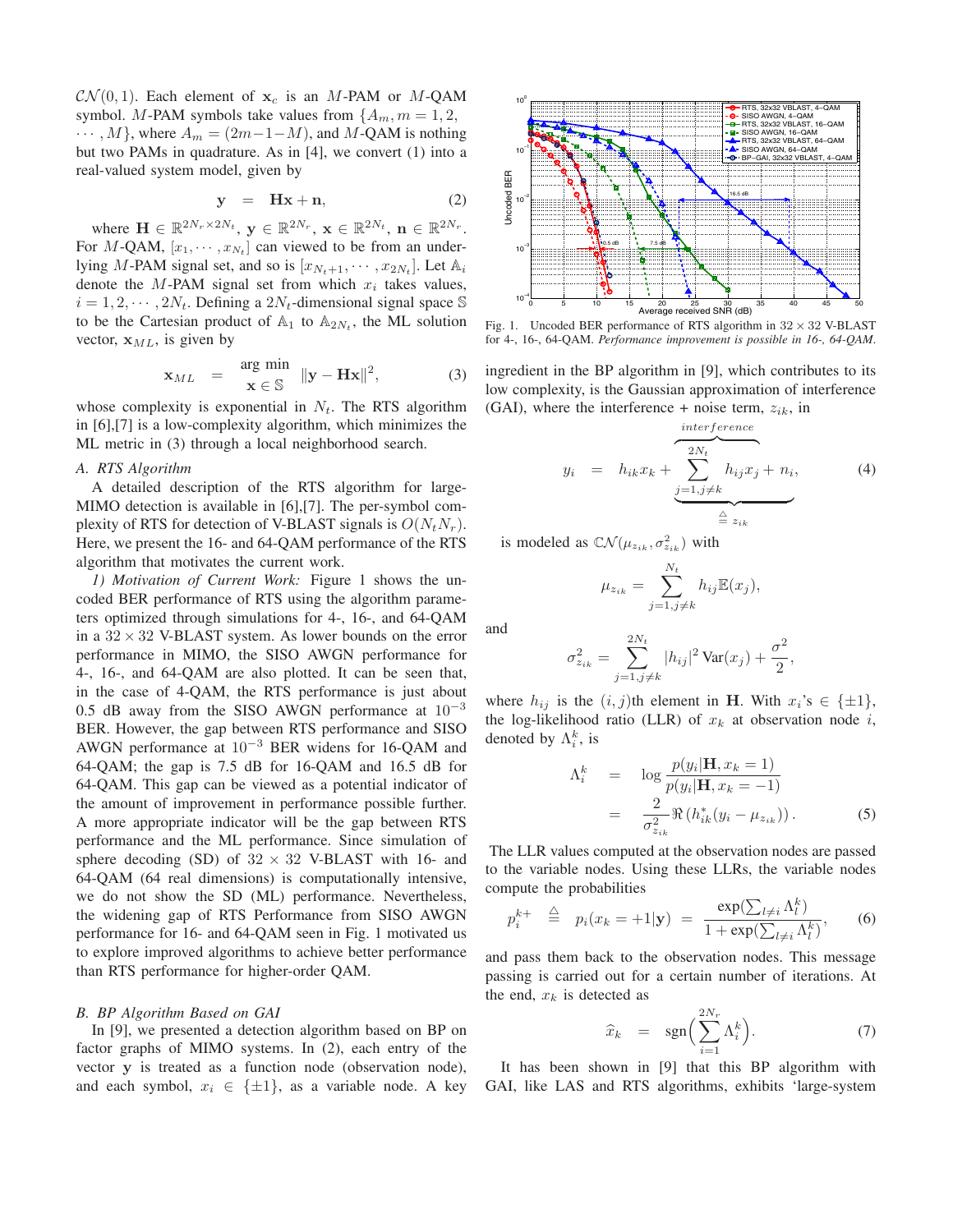behavior,' where the bit error performance improves with increasing number of dimensions. In Fig. 1, the uncoded BER performance of this BP algorithm for 4-QAM ( input data vector of size  $2N_t$  with elements from  $\{\pm 1\}$  in  $32 \times 32$ V-BLAST is also plotted. We can see that the performance is almost the same as that of RTS. In terms of complexity, the BP algorithm has the advantage of no need to compute an initial solution vector and  $H<sup>T</sup>H$ , which is required in RTS. The persymbol complexity of the BP algorithm for detection in V-BLAST is  $O(N_t)$ . A limitation with this BP approach is that it is not for general  $M$ -QAM. However, its good performance with  $\{\pm 1\}$  alphabet at lower complexities than RTS can be exploited to improve the higher-order QAM performance of RTS, as proposed in the following section.

## III. PROPOSED HYBRID RTS-BP ALGORITHM FOR LARGE-MIMO DETECTION

In this section, we highlight the rationale behind the hybrid RTS-BP approach and present the proposed algorithm.

### *Why Hybrid RTS-BP?*

The proposed hybrid RTS-BP approach is motivated by the the following observation we made in our RTS BER simulations. We observed that, at moderate to high SNRs, when an RTS output vector is in error, the least significant bits (LSB) of the data symbols are more likely to be in error than other bits. An analytical reasoning for this behavior can be given as follows.

Let **x** be the transmit vector and  $\hat{\mathbf{x}}$  be the corresponding output of the RTS detector. Let  $\mathbb{A} = \{a_1, a_2, \cdots, a_M\}$  denote the  $M$ -PAM alphabet that  $x_i$ 's take values from. Consider the symbol-to-bit mapping, where we can write the value of each entry of  $\hat{x}$  as a linear combination of its constituent bits as

$$
\widehat{x}_i = \sum_{j=0}^{N-1} 2^j \,\widehat{b}_i^{(j)}, \quad i = 1, \cdots, 2N_t, \tag{8}
$$

where  $N = \log_2 M$  and  $\hat{b}_i^{(j)} \in \{\pm 1\}$ . We note that the RTS algorithm outputs a local minima as the solution vector. So,  $\hat{x}$ , being a local minima, satisfies the following conditions:

$$
\|\mathbf{y} - \mathbf{H}\widehat{\mathbf{x}}\|^2 \le \|\mathbf{y} - \mathbf{H}(\widehat{\mathbf{x}} + \lambda_i \mathbf{e}_i)\|^2, \quad \forall i = 1, \cdots 2N_t, \quad (9)
$$

where  $\lambda_i = (a_q - \hat{x}_i), q = 1, \dots, M$ , and  $\mathbf{e}_i$  denotes the *i*th column of the identity matrix. Defining  $\mathbf{F} \stackrel{\triangle}{=} \mathbf{H}^T \mathbf{H}$ ,  $\mathbf{r} \stackrel{\triangle}{=} \mathbf{H} \hat{\mathbf{x}}$ , and denoting the *i*th column of **H** as  $h_i$ , the conditions in (9) reduce to

$$
2\lambda_i \mathbf{y}^T \mathbf{h}_i \leq 2\lambda_i \mathbf{r}^T \mathbf{h}_i + \lambda_i^2 f_{ii}, \tag{10}
$$

where  $f_{ij}$  denotes the  $(i, j)$ th element of **F**. Under moderate to high SNR conditions, ignoring the noise, (10) can be further reduced to

$$
2(\mathbf{x} - \widehat{\mathbf{x}})^T \mathbf{f}_i \operatorname{sgn}(\lambda_i) \leq \lambda_i f_{ii} \operatorname{sgn}(\lambda_i), \qquad (11)
$$

where  $f_i$  denotes the *i*th column of  $F$ . For Rayleigh fading,  $f_{ii}$  is chi-square distributed with  $2N_t$  degrees of freedom with



Fig. 2. Proposed hybrid RTS-BP algorithm.

mean  $N_t$ . Approximating the distribution of  $f_{ij}$  to be normal with mean zero and variance  $\frac{N_t}{r+1}$  for  $i \neq j$  by central limit theorem, we can drop the sgn( $\lambda_i$ ) in (11). Using the fact that the minimum value of  $|\lambda_i|$  is 2, (11) can be simplified as

$$
\sum_{x_j \neq \widehat{x}_j} \Delta_j f_{ij} \leq f_{ii}, \tag{12}
$$

where  $\Delta_j = x_j - \hat{x}_j$ . Also, if  $x_i = \hat{x}_i$ , by the normal approximation in the above  $\overline{\mathbf{M}}$ 

$$
\sum_{x_j \neq \hat{x}_j} \Delta_j f_{ij} \sim \mathcal{N}\Big(0, \frac{N_t}{4} \sum_{x_j \neq \hat{x}_j} \Delta_j^2\Big). \tag{13}
$$

Now, the LHS in (12) being normal with variance proportional to  $\Delta_j^2$  and the RHS being positive, it can be seen that  $\Delta_i$ ,  $\forall i$  take smaller values with higher probability. Hence, the symbols of  $\hat{x}$  are nearest Euclidean neighbors of their corresponding symbols of the global minima with high probability<sup>3</sup>. Now, because of the symbol-to-bit mapping in (8),  $\hat{x}_i$  will differ from its nearest Euclidean neighbors certainly in the LSB position, and may or may not differ in other bit positions. Consequently, the LSBs of the symbols in the RTS output  $\hat{x}$ are least reliable.

The above observation then led us to consider improving the reliability of the LSBs of the RTS output using the BP algorithm in [9], and iterate between RTS and BP as follows. *Proposed Hybrid RTS-BP Algorithm:*

Figure 2 shows the block schematic of the proposed hybrid RTS-BP algorithm. The following four steps constitute the proposed algorithm.

- <sup>∙</sup> *Step 1:* Obtain **<sup>x</sup>**<sup>ˆ</sup> using the RTS algorithm. Obtain the output bits  $\hat{b}_i^{(j)}$ ,  $i = 1, \dots, 2N_t$ ,  $j = 0, \dots, N-1$ , from **<sup>x</sup>**<sup>ˆ</sup> and (8).
- *Step 2:* Using the  $\hat{b}_i^{(j)}$ 's from Step 1, reconstruct the interference from all bits other than the LSBs ( i.e., interference from all bits other than  $\hat{b}_i^{(0)}$ 's) as

$$
\widetilde{\mathbf{I}} = \sum_{j=1}^{N-1} 2^j \, \mathbf{H} \, \widehat{\mathbf{b}}^{(j)}, \tag{14}
$$

where  $\hat{\mathbf{b}}^{(j)} = [\hat{b}_1^{(j)}, \hat{b}_2^{(j)}, \dots, \hat{b}_{2N}^{(j)}]$  $\binom{(j)}{2N_t}^T$ . Cancel the reconstructed interference in (14) from **y** as

$$
\widetilde{\mathbf{y}} = \mathbf{y} - \widetilde{\mathbf{I}}.\tag{15}
$$

<sup>∙</sup> *Step 3:* Run the BP-GAI algorithm in Sec. II-B on the vector  $\tilde{y}$  in Step 2, and obtain an estimate of the <sup>3</sup>Because  $x_i$ 's and  $\hat{x}_i$ 's take values from *M*-PAM alphabet,  $\hat{x}_i$  is said to

<sup>3</sup>Because  $x_i$ 's and  $\hat{x}_i$ 's take values from *M*-PAM alphabet,  $\hat{x}_i$  is said to be the Euclidean nearest neighbor of  $x_i$  if  $|x_i - \hat{x}_i| = 2$ .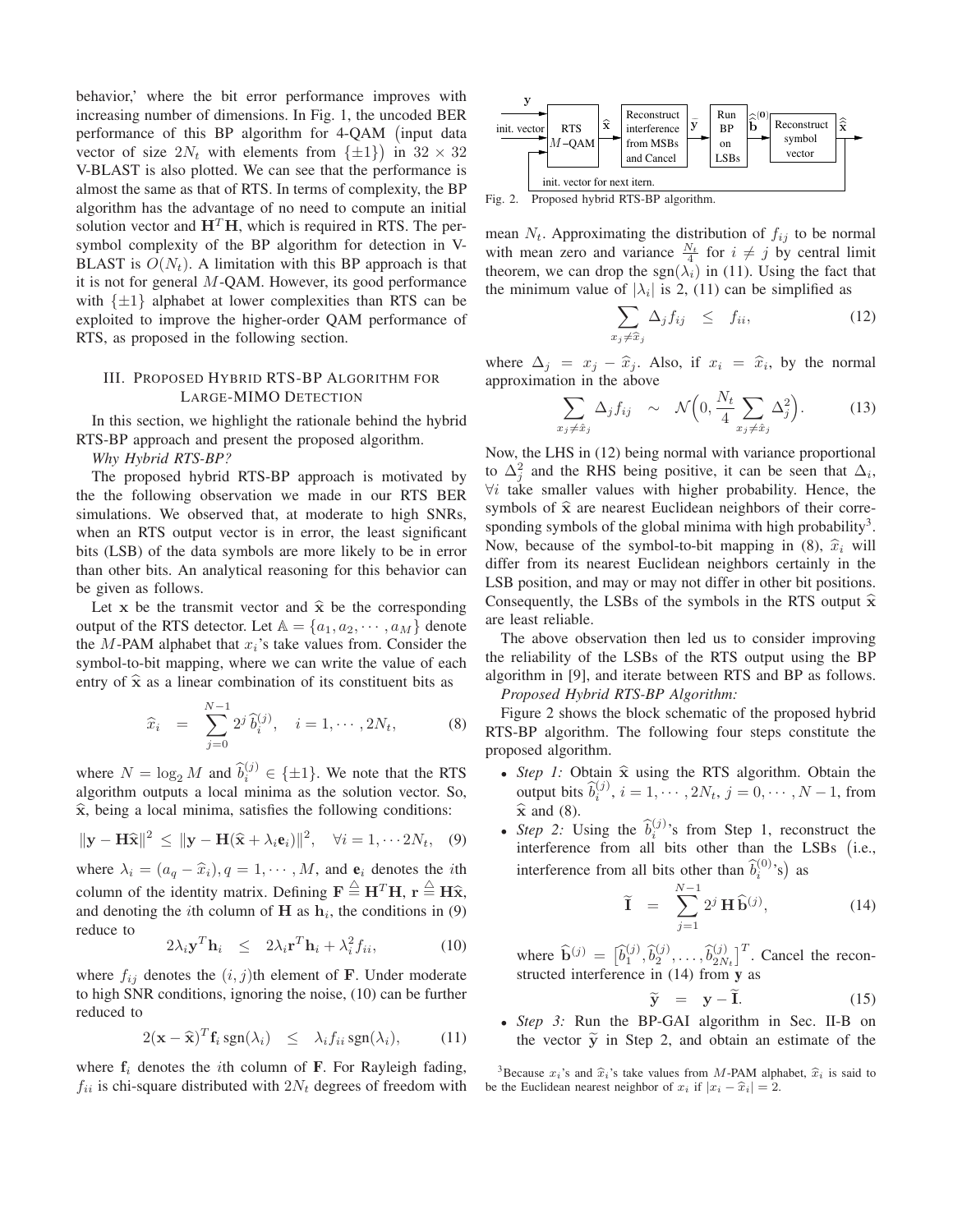

Fig. 3. Uncoded BER comparison between the proposed hybrid RTS-BP and the RTS for 16- and 64-QAM in 32 × 32 V-BLAST. *RTS-BP performs 3.6 dB better than RTS at* 10−<sup>3</sup> *BER for 64-QAM*.

LSBs. Denote this LSB output vector from BP as  $\hat{b}$  $\hat{\mathbf{z}}^{(0)}$ . Now, using **b**  $\sim (0)$ from the BP output, and the  $\hat{\mathbf{b}}^{(j)}$ ,  $j = 1, \dots, N - 1$  from the RTS output in Step 1, reconstruct the symbol vector as

$$
\widehat{\hat{\mathbf{x}}} = \widehat{\hat{\mathbf{b}}}^{(0)} + \sum_{j=1}^{N-1} 2^{j} \widehat{\mathbf{b}}^{(j)}.
$$
 (16)

• *Step 4:* Repeat Steps 1 to 3 using  $\hat{\mathbf{x}}$  as the initial vector to the RTS algorithm.

The algorithm is stopped after a certain number of iterations between RTS and BP. Our simulations showed that two iterations between RTS and BP are adequate to achieve good improvement; more than two iterations resulted in only marginal improvement for the system parameters considered in the simulations. Since the complexity of BP part of RTS-BP is less than that of the RTS part, the order of complexity of RTS-BP is same as that of RTS.

## IV. PERFORMANCE OF THE HYBRID RTS-BP DETECTOR

Here, we present the uncoded and coded BER performance of the proposed RTS-BP algorithm evaluated through simulations. Perfect knowledge of **H** is assumed at the receiver.

*Performance in large V-BLAST Systems:* Figure 3 shows the uncoded BER performance of  $32 \times 32$  V-BLAST with 16- and 64-QAM. Performance of both RTS-BP as well as RTS are shown. It can be seen that, at an uncoded BER of  $10^{-3}$ , RTS-BP performs better than RTS by about 3.6 dB for 64-QAM and by about 1.6 dB for 16-QAM. This illustrates the effectiveness of the proposed hybrid RTS-BP approach. Also, this improvement in uncoded BER is found to result in improved coded BER as well, as illustrated in Fig. 4. In Fig. 4, we have plotted the turbo coded BER of RTS-BP and RTS in  $32 \times 32$  V-BLAST with 64-QAM for rate-1/2 (96 bps/Hz) and rate-3/4 (144 bps/Hz) turbo codes. It can be seen that, at a coded BER of  $3 \times 10^{-4}$ , RTS-BP performs better than RTS



Fig. 4. Coded BER comparison between the proposed hybrid RTS-BP and the RTS in  $32 \times 32$  V-BLAST with 64-OAM, i) rate-1/2 turbo code (96) bps/Hz),  $ii$  rate-3/4 turbo code (144 bps/Hz).



Fig. 5. Uncoded SER performance comparison of RTS-BP algorithm with other detectors for  $12 \times 12$  V-BLAST MIMO with 16-QAM.

by about 1.5 dB at 96 bps/Hz and by about 2.5 dB at 144 bps/Hz.

*Comparison with SDR and GTA algorithms:* In Fig. 5, we present a comparison of the symbol error rate (SER) performance the RTS and RTS-BP algorithms with those of other low-complexity detection algorithms employing semi-definite relaxation (SDR) in [14] and Gaussian tree approximation (GTA) in [15] in a  $12 \times 12$  V-BLAST MIMO system with 16-QAM. Sphere decoding (SD) and ZF-SIC/MMSE-SIC performances are also shown. We see that, while the performance of SDR and GTA are far from the SD performance, RTS-BP achieves closer to SD performance at a much less complexity than SD.

*Performance in large non-orthogonal STBC MIMO systems:* We also evaluated the BER performance of large non-orthogonal STBC MIMO systems with higher-order QAM using RTS-BP detection. Figure 6 shows the uncoded BER of  $8 \times 8$  and  $16\times16$  non-orthogonal STBC from cyclic division algebra [12] for 16-QAM. Here again, we can see that RTS-BP achieves better performance than RTS.

*Performance in frequency-selective large V-BLAST systems:* We note that the performance plots in Figs. 3 to 6 are for frequency-flat fading, which could be the fading scenario in